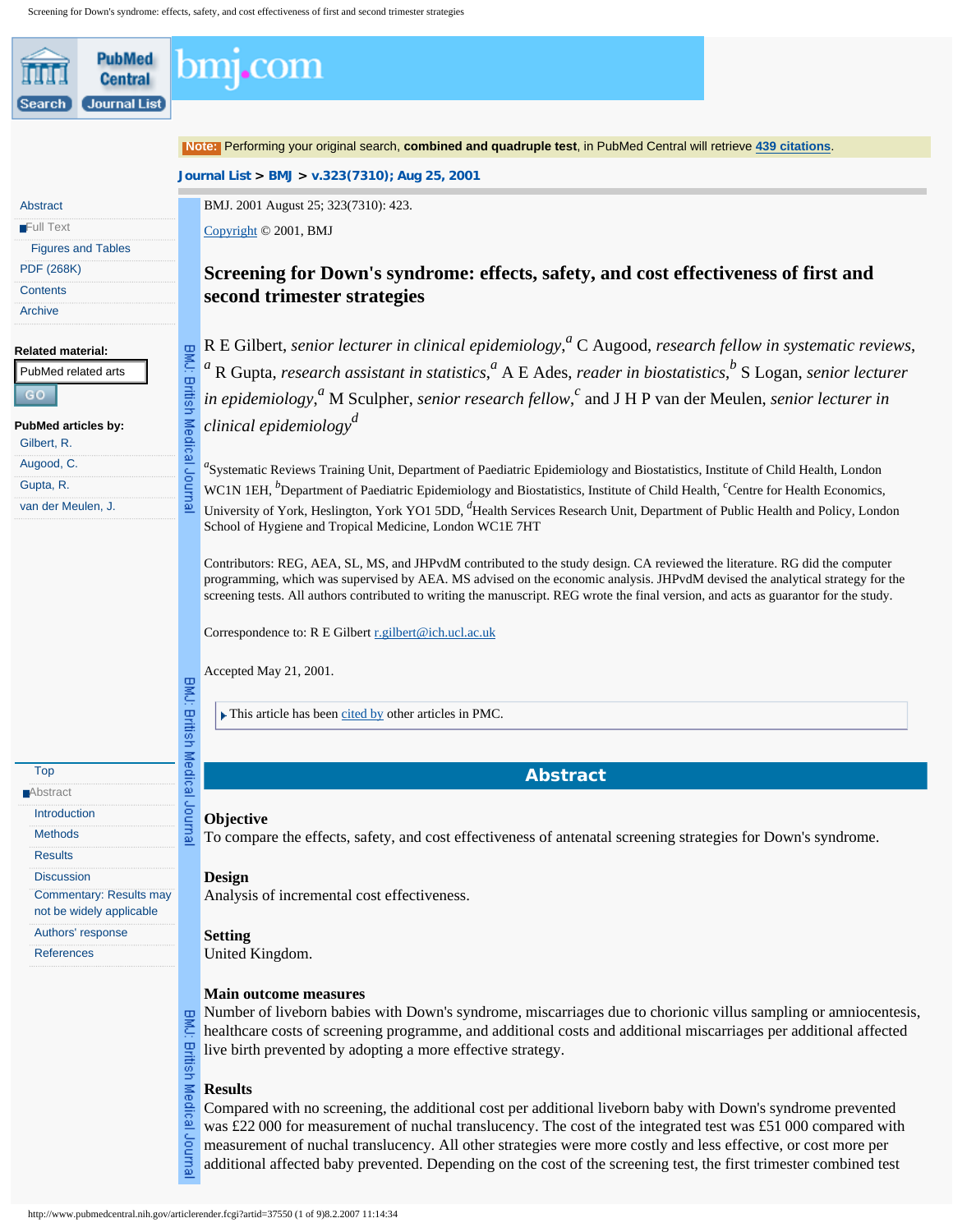and the quadruple test would also be cost effective options.

### **Conclusions**

The choice of screening strategy should be between the integrated test, first trimester combined test, quadruple test, or nuchal translucency measurement depending on how much service providers are willing to pay, the total budget available, and values on safety. Screening based on maternal age, the second trimester double test, and the first trimester serum test was less effective, less safe, and more costly than these four options.

# BMJ: British Medical Journal

BMJ: British Medical Journal

**BMU:** 

**British** 

Medical

lemunel

<span id="page-1-0"></span>[Top](#page-0-0) **[Abstract](#page-0-1) [Introduction](javascript:return(false);)** [Methods](#page-1-1) **[Results](#page-2-0) [Discussion](#page-3-0)** 

<span id="page-1-1"></span>[Top](#page-0-0) **[Abstract](#page-0-1)** [Introduction](#page-1-0) **■**[Methods](javascript:return(false);) **[Results](#page-2-0) [Discussion](#page-3-0)** 

[Commentary: Results may](#page-5-0) [not be widely applicable](#page-5-0) [Authors' response](#page-6-0) **[References](#page-7-0)** 

[Commentary: Results may](#page-5-0) [not be widely applicable](#page-5-0) [Authors' response](#page-6-0) **[References](#page-7-0)** 

**What is already known on this topic**

Screening strategies that combine nuchal translucency measurement with serum testing perform better than either of these tests used alone

Serum testing in the second trimester using the triple test is cost effective compared with screening based on maternal age

# **What this study adds**

The integrated test is the most effective, safest, and most expensive strategy

The choice of screening strategy should be between the integrated test, first trimester combined test, quadruple test, or measurement of nuchal translucency

Screening based on maternal age, the second trimester double test, and the first trimester serum test is less effective, less safe, and more costly than the above options

# **Introduction**

The provision of screening services in the NHS lags far behind advances in performance of screening tests over the past decade.<sup>[1](#page-7-1)</sup> In 1998, 57% of antenatal care providers offered the second trimester double test for Down's syndrome and 8% offered screening based only on maternal age.<sup>2</sup> Few NHS providers offered the more effective nuchal translucency measurement (7%) or quadruple test (3%). The integrated test, which is the most effective screening test and involves testing in the first and second trimesters,  $3$  is available only privately.

The main considerations for providers of screening for Down's syndrome should be minimising the risk of babies with Down's syndrome being missed by the test, reducing miscarriage due to amniocentesis or chorionic villus sampling, and costs. We therefore compared the effects, safety, and cost effectiveness of nine strategies currently available for screening for Down's syndrome in the United Kingdom.

# **Methods**

# **Decision model**

We compared no screening with nine screening strategies offered in the first or second trimesters (table [1](http://www.pubmedcentral.nih.gov/articlerender.fcgi?artid=37550&rendertype=table&id=T1)). Prenatal diagnosis included abdominal chorionic villus sampling before 15 weeks' gestation or amniocentesis thereafter if screening indicated a greater than 1 in 300 risk of Down's syndrome. We determined the number of liveborn children with and without Down's syndrome, pregnancy losses (including terminations, spontaneous losses, and miscarriages due to chorionic villus sampling or amniocentesis), and the healthcare cost of the screening programme in 10 000 women with the age distribution of women delivering in England and Wales in 1995.

# **Model estimates**

Estimates used in the model are based on a systematic review,  $\frac{1}{1}$  other published sources, and discussions with a reference group of UK service providers and users (see acknowledgements). We assumed that 100% of women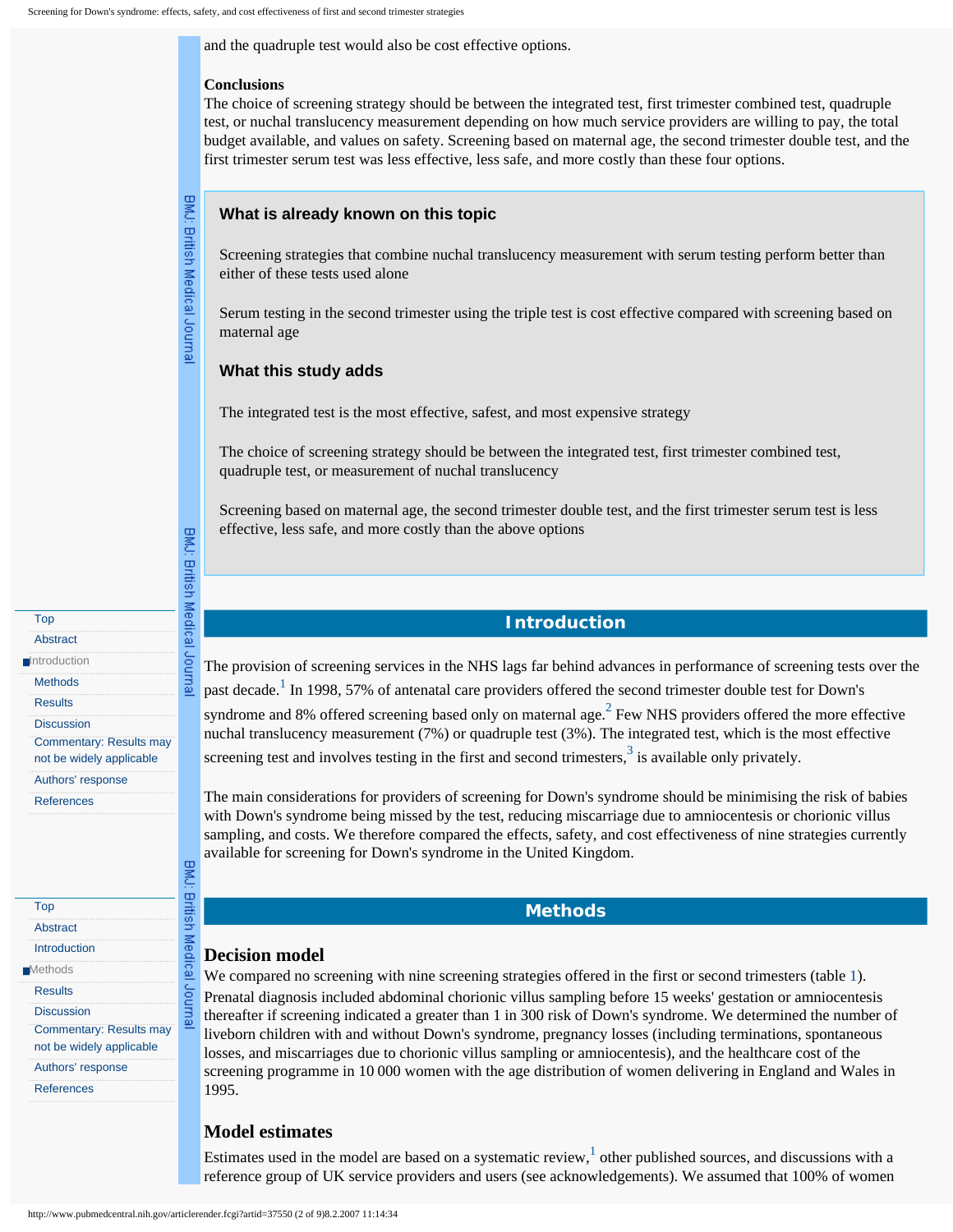rmsn

Medical

putha

attend antenatal clinic between 10 and 14 completed weeks of gestation (median 12 weeks gestation) and are offered tests in the first trimester or between 15 and 19 weeks (median 15 weeks) for tests in the second trimester. Table [1](http://www.pubmedcentral.nih.gov/articlerender.fcgi?artid=37550&rendertype=table&id=T1) gives the time required for counselling and for processing of screening and diagnostic tests and the proportion of women accepting procedures.

Based on the age specific prevalence of pregnancies affected by Down's syndrome at 10 and 16 weeks' gestation and at term,  $\frac{6,10}{10}$  $\frac{6,10}{10}$  $\frac{6,10}{10}$  we took account of the weekly risk of spontaneous fetal loss in affected and unaffected pregnancies. Overall, we estimated that 45% of affected fetuses would be spontaneously lost between 10 weeks' gestation and term. The test characteristics for nuchal translucency measurements were derived from a study of

326 affected fetuses and 95 476 unaffected fetuses, $^{4,11}$  $^{4,11}$  $^{4,11}$  adjusted for verification bias due to termination of affected fetuses who would otherwise have been spontaneously lost.<sup>[4](#page-7-6)</sup>

The test characteristics for all serum tests were derived from the analysis of stored serum samples from 77 women

with affected pregnancies and 385 with unaffected pregnancies, all of whom had amniocentesis.<sup>6</sup> We selected

combinations of serum analytes that, according to the systematic review,  $6$  performed best. Alternative combinations of analytes—for example, substitution of free β human chorionic gonadotrophin for total human chorionic gonadotrophin or inhibin A for unconjugated oestriol, would not substantially affect test performance. We assumed that all women would have an ultrasound dating scan and that, for second trimester serum tests, maternal weight would be taken into account.

뜨 ritish Medical letunor

We estimated the risk of giving birth to a Down's syndrome baby for each woman, based on the screening test results and maternal age. Firstly, we calculated the distribution of likelihood ratios for the screening test separately

for pregnancies affected and unaffected by Down's syndrome using Monte Carlo simulation $12$  and assumed independence between the nuchal translucency measurement, first trimester serum test (PAPP-A), and quadruple test. We then calculated the distributions of risk of an affected pregnancy for each year of maternal age by multiplying likelihood ratios by the age specific risk of an affected live birth. Finally, we calculated a single, age specific distribution of risk after screening by taking account of the proportion of pregnant women at each maternal age and the age specific risk of Down's syndrome.

#### **Cost**

**BMJ:** 

HUSHI

Medical

letunor

**BMJ:** 

**British** 

Medical

The costs of screening tests included laboratory expenses (consumables and staff), informing the women of the results (by telephone if positive, by post if negative), service costs (including processing results and monitoring the service), overheads, and (for nuchal translucency measurement) training (table [1](http://www.pubmedcentral.nih.gov/articlerender.fcgi?artid=37550&rendertype=table&id=T1)). The costs of chorionic villus sampling and amniocentesis included counselling before the procedure, equipment and staff to do the procedure, laboratory expenses (consumables and staff, non-reagent and labour costs), and overheads. For all these costs, we assumed an existing infrastructure for antenatal screening and diagnosis of Down's syndrome. We also estimated costs of events arising from screening (table [2\)](http://www.pubmedcentral.nih.gov/articlerender.fcgi?artid=37550&rendertype=table&id=T2) All costs were adjusted to June 1998 prices (for full details see [www.ich.ucl.ac.uk/srtu\)](http://www.pubmedcentral.nih.gov/redirect3.cgi?&&reftype=extlink&artid=37550&iid=118337&jid=3&FROM=Article|Body&TO=External|Link|URI&article-id=37550&journal-id=3&rendering-type=normal&&http://www.ich.ucl.ac.uk/srtu).

#### **Sensitivity analyses**

The sensitivity analyses examined the effect of a 50% increase and decrease in the costs of chorionic villus sampling, amniocentesis, the screening test, and nuchal translucency measurement. We also tested the effect of varying the cut-off point for a positive result.

# **Results**

#### **Effects and costs**

Table [3](http://www.pubmedcentral.nih.gov/articlerender.fcgi?artid=37550&rendertype=table&id=T3) and the figure show the effects and costs of no screening and of the nine screening strategies. Measurement of nuchal translucency would result in 7.6 fewer births of babies with Down's syndrome compared with no antenatal screening, at a total cost of £171 000 per 10 000 pregnant women. The incremental cost effectiveness ratio for nuchal translucency compared with no screening is £22 000 (171 000/7.6) per prevented birth of a baby with Down's syndrome. The integrated test results in 2.0 fewer births of babies with Down's syndrome than the nuchal translucency measurement at a total cost of £276 000. The incremental cost effectiveness ratio of the integrated test compared with nuchal translucency is £52 000 (276 000−171 000)/2.0) per affected baby prevented.

<span id="page-2-0"></span>[Top](#page-0-0) [Abstract](#page-0-1) [Introduction](#page-1-0) **[Methods](#page-1-1) [Results](javascript:return(false);) [Discussion](#page-3-0)** 

> [Commentary: Results may](#page-5-0) [not be widely applicable](#page-5-0) [Authors' response](#page-6-0) **[References](#page-7-0)**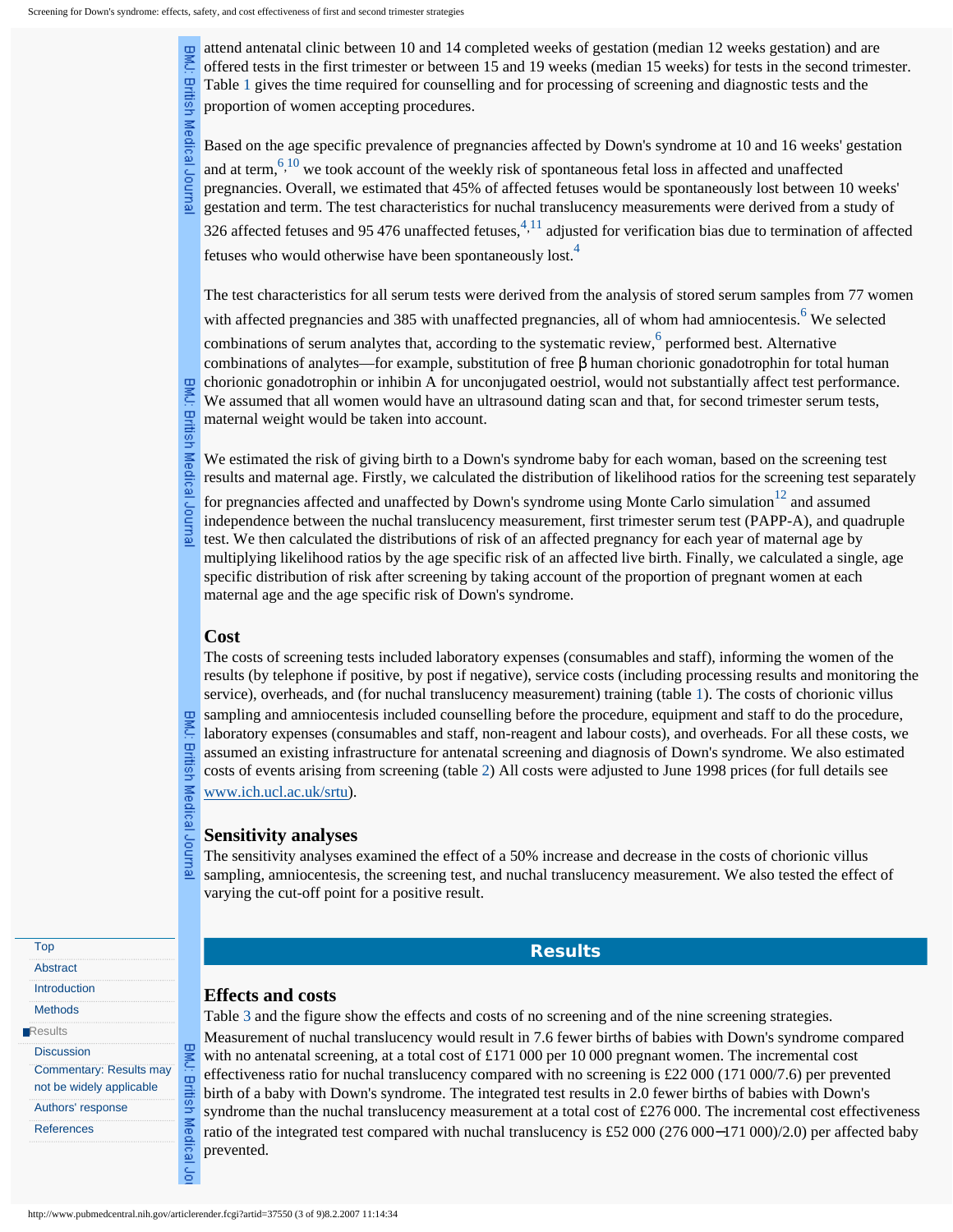Service providers with an intermediate total budget should consider the first trimester combined test or the quadruple test. Compared with measuring nuchal translucency, the first trimester combined test costs an extra £57 000 per affected liveborn baby prevented (total cost £238 000). At a similar total cost (£241 000), the quadruple test costs an additional £75 000 per affected baby prevented compared with measuring nuchal translucency.

# **Effects and safety**

The integrated test is the most effective and safest strategy. All other strategies result in more liveborn babies with Down's syndrome and more miscarriages of unaffected pregnancies due to amniocentesis or chorionic villus sampling. Compared with no screening, the integrated test results in 0.14 miscarriages due to chorionic villus sampling or amniocentesis per birth of a Down's syndrome baby prevented. The next safest strategies, compared with no screening, are the first trimester combined test (0.22 miscarriages), nuchal translucency measurement (0.34), and the quadruple test (0.42).

# **Sensitivity analyses**

**British** 

Medical

**Sour** 릢

**British** 

Medical Journal

**BMC:** 

**British** 

Medical

Journal

A 50% increase or decrease in the unit costs of chorionic villus sampling and amniocentesis would hardly alter the cost effectiveness. If the cost of amniocentesis fell by 50%, the quadruple test would enter the efficiency frontier (cost effectiveness ratio compared with nuchal translucency £39 000 and for the integrated test compared with the quadruple test £51 000).

The cost effectiveness of the screening strategies is most susceptible to variation in the costs of the screening test. A 50% decrease in the unit costs of all screening tests would increase the cost effectiveness ratio of all strategies above that of the integrated test (£19 000 compared with no screening), although the cost effectiveness ratios would be close for nuchal translucency measurement and the first trimester combined test. A 50% increase in the unit costs of measuring nuchal translucency would increase the cost effectiveness ratio for nuchal translucency compared with no screening to £25 000. The cost effectiveness ratios for the first trimester combined, quadruple, and integrated tests would be similar (£51 000-£56 000). The second trimester double test, triple test, maternal age, and first trimester serum test were not cost effective at any of the assumptions tested.

Varying the cut-off point for doing amniocentesis or chorionic villus sampling between risks of 1 in 100 and 1 in 400 did not alter the cost effectiveness ranking of the screening strategies. Similarly, varying the risk cut-off point corresponding to a 5% false positive rate for the screening test did not alter the ranking (see [www.ich.ucl.ac.uk/](http://www.pubmedcentral.nih.gov/redirect3.cgi?&&reftype=extlink&artid=37550&iid=118337&jid=3&FROM=Article|Body&TO=External|Link|URI&article-id=37550&journal-id=3&rendering-type=normal&&http://www.ich.ucl.ac.uk/srtu) [srtu](http://www.pubmedcentral.nih.gov/redirect3.cgi?&&reftype=extlink&artid=37550&iid=118337&jid=3&FROM=Article|Body&TO=External|Link|URI&article-id=37550&journal-id=3&rendering-type=normal&&http://www.ich.ucl.ac.uk/srtu)).

# **Discussion**

The nuchal translucency measurement, quadruple test, first trimester combined, and integrated tests represent the best options in terms of effectiveness, cost effectiveness, and safety. All other strategies would be less effective, cost more per additional birth of an affected baby prevented, and be less safe. This finding was robust in the sensitivity analyses.

The choice between the four options depends on how much service providers are willing to pay to prevent one affected liveborn baby, on the total budget available for antenatal screening, and on how much service providers value safety. We would expect service providers to be willing to spend at least £30 000 to £40 000 per additional affected baby prevented, as this reflects the incremental costs paid by most service providers that offer screening to all women.<sup>[14](#page-7-9)</sup>

# **Implications for practice**

These findings contrast with current practice in the United Kingdom, where the second trimester double test is

most commonly offered.<sup>2</sup> Moving from the double test to the first trimester combined test or quadruple test would not cost any more and would result in 1.5 (for the first trimester combined) or 1.2 (for the quadruple test) fewer affected liveborn babies for every 10 000 pregnancies (table [2](http://www.pubmedcentral.nih.gov/articlerender.fcgi?artid=37550&rendertype=table&id=T2)). Alternatively, the nuchal translucency measurement would be more effective than the double test (0.3 fewer affected babies) at a total cost saving of £70 000. Finally, moving from the double test to the integrated test would result in 2.3 fewer affected babies and cost £13 000 per additional affected baby prevented.

Limited research on women's preferences suggests that the choice of screening strategy should be based primarily

<span id="page-3-0"></span>[Methods](#page-1-1)

**[Results](#page-2-0)** 

**[Discussion](javascript:return(false);)** [Commentary: Results may](#page-5-0)

[not be widely applicable](#page-5-0)

[Authors' response](#page-6-0)

[References](#page-7-0)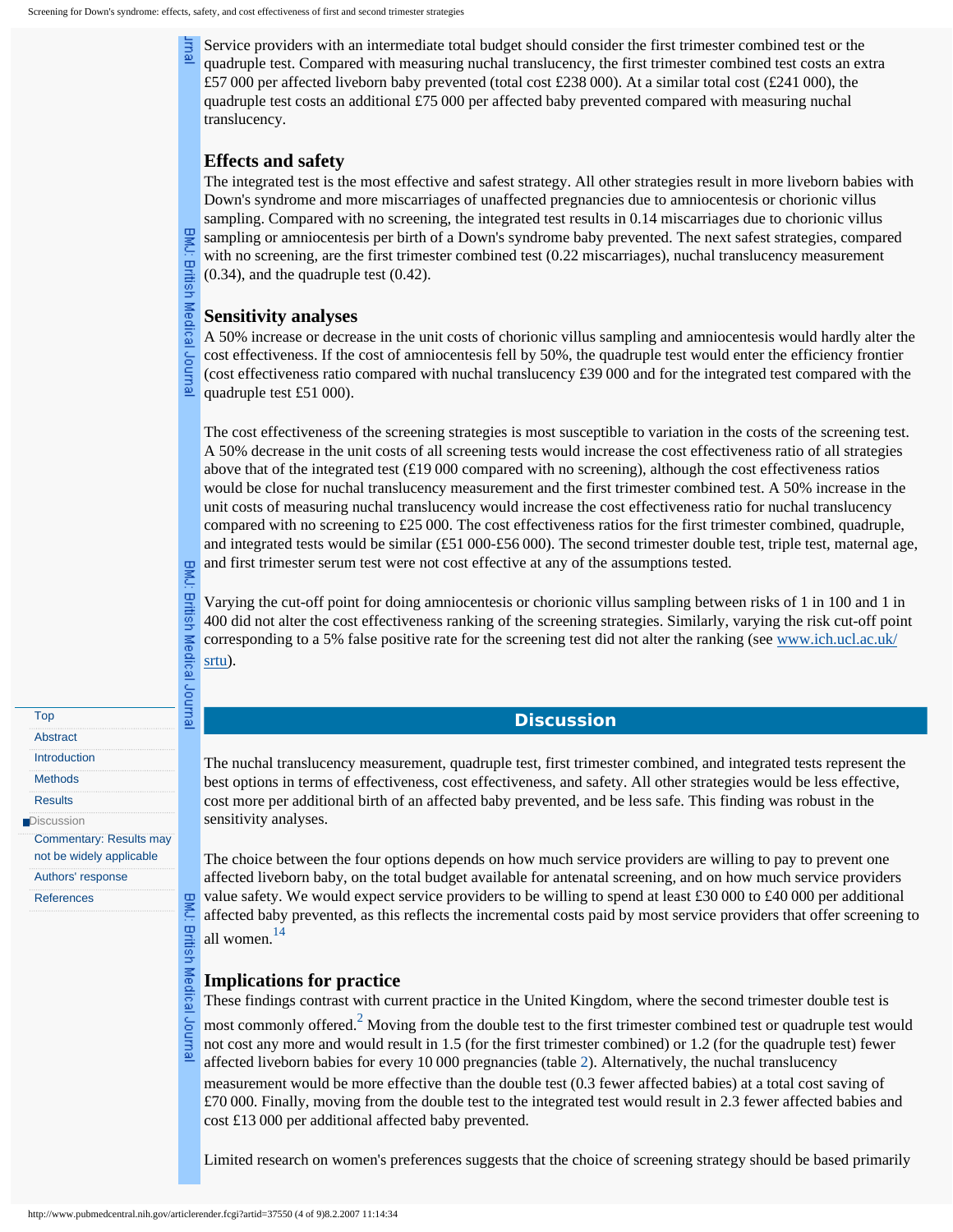on minimising the number of affected pregnancies that are missed and miscarriages due to chorionic villus

sampling or amniocentesis.<sup>[15,](#page-7-10)16</sup> Timing of test results and termination seem to be a secondary consideration. BMJ: British Medical Journal Nevertheless, given the realistic distribution of gestation at attendance for antenatal screening that we used in our analysis, only 31% of women would be in time for a surgical termination (before 13 weeks gestation) after nuchal translucency or age based screening and none after the first trimester combined test (see [www.ich.ucl.ac.uk/srtu](http://www.pubmedcentral.nih.gov/redirect3.cgi?&&reftype=extlink&artid=37550&iid=118337&jid=3&FROM=Article|Body&TO=External|Link|URI&article-id=37550&journal-id=3&rendering-type=normal&&http://www.ich.ucl.ac.uk/srtu)).

#### **Implementation issues**

Our results are susceptible to variation in performance of screening tests. The performance of serum markers in pregnancies affected by Down's syndrome is highly consistent across different studies,  $\frac{1}{1}$  $\frac{1}{1}$  $\frac{1}{1}$  whereas performance of nuchal translucency measurement varies widely.<sup>[17,](#page-7-12)18</sup> Such variation may be explained by verification bias, chance, referral patterns, variation in test reliability,<sup>[19](#page-7-14)</sup> and the use of repeated measurements. We used performance characteristics for nuchal translucency measurement derived from routine screening of 95 000 pregnancies, which

were then adjusted for verification bias.<sup>[4](#page-7-6)</sup> However, we do not know how much test performance was optimised by repeated measurements or referral for a second opinion. In addition, the performance of the integrated test, which was derived by combining test characteristics for serum tests and the nuchal translucency measurement from different datasets, needs to be evaluated in a study of pregnant women.

A further concern, examined in the sensitivity analysis, is the possibility of an increased relative risk of spontaneous miscarriage in women with a positive test result ( $>1$  in 300 risk of Down's syndrome) compared with those with a negative result. Reports of an increased relative risk range from 1.6 to 2.8 for nuchal translucency

measurements  $\geq 3$ mm and would diminish the detection rate of nuchal translucency measurement.<sup>20,[21](#page-7-16)</sup> In our analysis, a relative risk of 2.8 would result in 1.3 more liveborn babies with Down's syndrome per 10 000 pregnancies after measuring nuchal translucency, but the strategy would still be cost effective.

The choice of screening strategy may be affected by several factors that were beyond the scope of our analysis.

Firstly, we did not adopt a societal perspective, $13$  which would seek to maximise health gain for a given cost. Such analyses are problematic in terms of measures of effect—for example, should the outcome measure be prevented

liveborn baby with Down's syndrome or quality adjusted life years.<sup>22</sup> There are also difficult decisions about which costs to include. Some previous cost effectiveness analyses included direct and indirect lifetime incremental costs per liveborn baby with Down's syndrome (including education, health, and lost productivity). These ranged from £85 000 in 1990<sup>23</sup> to £340 000 in 1996.<sup>24</sup> The studies avoided including other indirect costs attributable to fetal losses by assuming a replacement pregnancy.

If the lowest estimate (£85 000) for the incremental lifetime costs associated with a Down's syndrome child is included in our analysis the net saving compared with no screening would be largest for the integrated test. The net saving would be £548 000 (costs avoided (9.7 Down's syndrome babies prevented × £85 000)–screening programme costs (£276 000)).

#### **Factors that could affect results**

Three factors that we did not consider may affect our results. Firstly, capital costs for additional laboratory or clinical capacity may be incurred for use of the enzyme linked immunosorbent assay (ELISA) test for inhibin A (the fourth serum marker in the quadruple test), implementation of routine nuchal translucency measurement, or the creation of additional facilities for chorionic villus sampling. Secondly, uptake of all screening tests and termination may not be the same for all strategies and may be lower for the integrated test, which requires two visits. Decreased uptake of termination in later pregnancy is likely and would mean that our analysis overestimates the effectiveness of the integrated and quadruple tests. Thirdly, service providers need to provide for women who attend antenatal booking clinic after the first trimester (up to 35% based on results from 21 000 women in six inner

London maternity units<sup>25</sup>). Alternative strategies for late attenders include no screening, the quadruple test, or strategies to encourage earlier attendance at antenatal booking clinic—for example, by speeding up referrals from primary care.

## **Conclusions**

The choice of screening strategy should be between the integrated test, first trimester combined test, quadruple test, or nuchal translucency measurement. Screening based on maternal age, the second trimester double test, and the first trimester serum test would be less effective, less safe, and more costly than these four options.

British Medical Journal

**British Medi**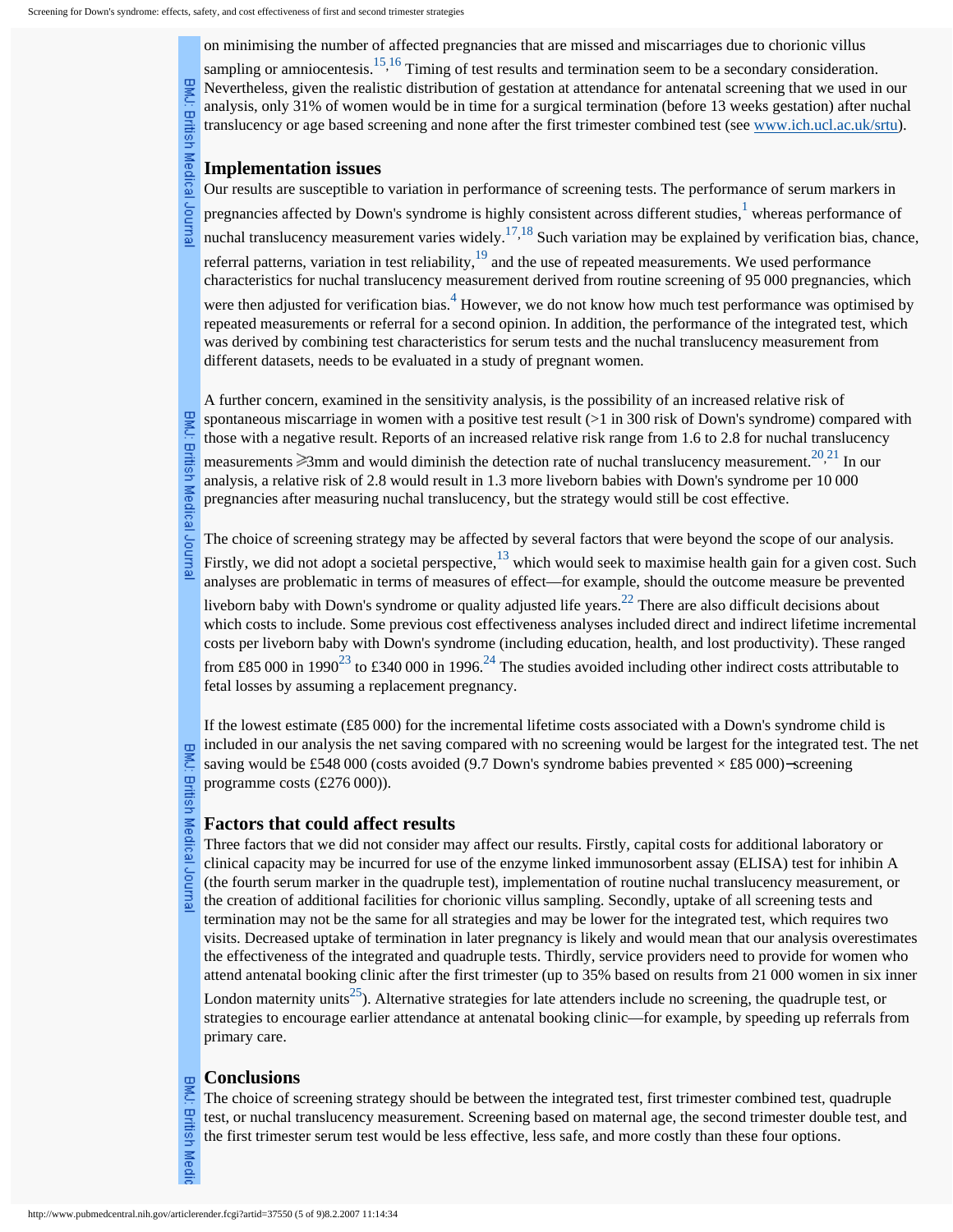Journal

**BMJ: British** 

Medical

Journa

<span id="page-5-0"></span>

| Top                      |  |
|--------------------------|--|
| Abstract                 |  |
| Introduction             |  |
| <b>Methods</b>           |  |
| <b>Results</b>           |  |
| <b>Discussion</b>        |  |
| Commentary: Results may  |  |
| not be widely applicable |  |
|                          |  |

[Authors' response](#page-6-0)

[References](#page-7-0)

#### **Commentary: Results may not be widely applicable**

Wallace, Euan M;Mulvey, Sheila (Centre for Women's Health Research, Department of Obstetrics and Gynaecology, Monash University, Monash Medical Centre, Clayton, Victoria 3168, Australia).

The average age at which women in Western countries choose to have children continues to increase. Although this trend has several important implications for the outcome of pregnancy, one of the most obvious effects is an increase in the incidence of Down's syndrome.<sup>1-1</sup> Prenatal screening for Down's syndrome has become an established part of antenatal care in many centres, resulting in a reduction in the number of babies born with Down's syndrome in the populations screened. $1-1$ 

Several serum markers of Down's syndrome have been described, and different screening programmes use

different combinations of markers, making it difficult to compare their results. $1-2$  The recent introduction of first trimester serum and ultrasound screening has further complicated such comparisons. Therefore, it is often unclear which screening strategy is the most effective, the most cost effective, or the most appropriate for a given setting. Gilbert and her colleagues summarise various approaches to screening and describe the most cost effective strategies. Such information will be invaluable to all those providing antenatal care.

# **Limitations**

Some authorities are likely to disagree with the conclusions reached by Gilbert et al. There is evidence that simple two marker protocols (such as α fetoprotein and free ß human chorionic gonadotrophin) can achieve higher detection rates than those estimated by Gilbert et al for more complex combinations, even after correction for the

high rate of spontaneous loss of pregnancies affected by Down's syndrome.<sup>[1-2](#page-5-2),[1-3](#page-6-1)</sup> How can this be?

A potential limitation of the analyses is that the effectiveness modelling is based on an archived set of serum samples derived from 77 women with pregnancies affected by Down's syndrome and 385 with unaffected pregnancies, rather than an analysis of published detection rates from prospective series, as was done for nuchal translucency. If the archived data set differs from the population being screened then the performance characteristics may not be the same in practice. This emphasises the importance of evaluating screening tests locally, where the expertise exists, rather than relying on a single archived serum bank.

It is also possible that marker combinations not analysed in this report will offer highly effective screening. For

example, second trimester serum screening has better detection rates than first trimester tests.<sup>[1-4](#page-6-2)</sup> The combination of nuchal translucency with second trimester serum markers may prove more effective than the first trimester test that Gilbert et al recommend. Several prospective comparative studies are underway worldwide that will investigate this possibility.

The cost comparisons of the various strategies highlight that more expensive approaches may be the most cost effective. Such insights will be extremely helpful to health planners. However, the costings used in the analyses are for a programme within a large public service such as the NHS and will not easily translate across healthcare systems. For example, the £4.40 allowed for measuring nuchal translucency is much less than the \$200 (£143) estimated in the United States.<sup>[1-5](#page-6-3)</sup> Again, it will be important for local programmes to derive local costs before planning their service.

#### **Women's views**

What is not covered by these analyses, although the authors mention it, is patient preference. We have little information about what women prefer in screening, but there is some evidence that they want testing as early in pregnancy as possible, even if a later test performs slightly better.<sup>1-6</sup> Such information is surely fundamental to the development of future screening programmes. It would be unfortunate if the technical advances in screening were assessed and compared without considering women's wishes. Similarly, it is unacceptable that access to screening for Down's syndrome varies across the United Kingdom. Contributions such as that by Gilbert et al will inform relevant authorities, such as the UK National Screening Committee, and help ensure that appropriate and high quality screening is available to all women who want it.

1-1. Cheffins T, Chan A, Haan EA, Ranieri E, Ryall RG, Keane RJ, et al. The impact of maternal serum screening on the birth prevalence of Down's syndrome and the use of amniocentesis and chorionic villus sampling in South Australia. *Br J Obstet Gynaecol.* 2000;107:1453–1459.

**British** 

Medica

<span id="page-5-2"></span><span id="page-5-1"></span>릢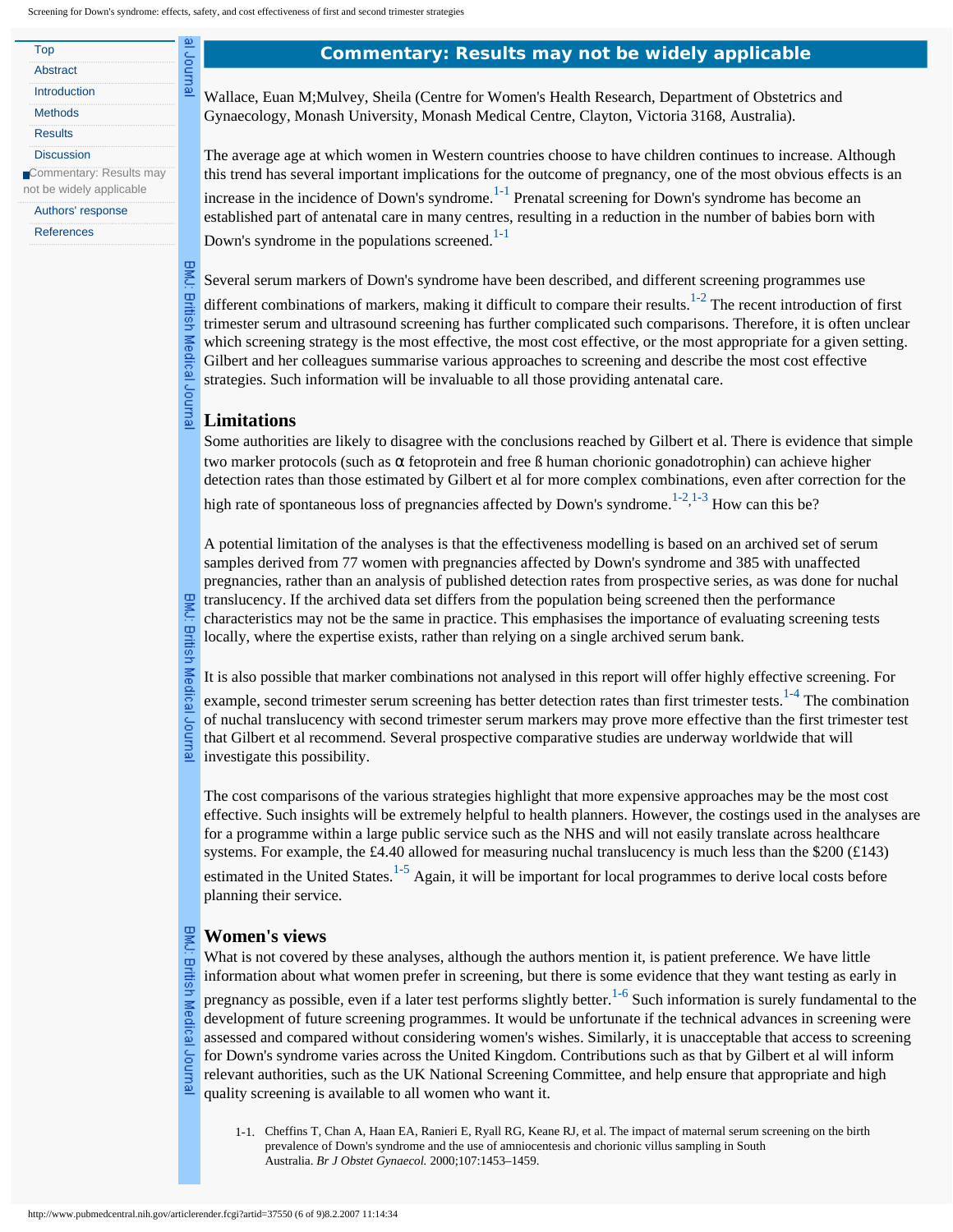<span id="page-6-1"></span>BMJ: British Medical Journal

**BMU:** 

British Medical Journal

- 1-2. Wald NJ, Kennard A, Hackshaw A, McGuire A. Antenatal screening for Down's syndrome. *J Med Screen.* 1997;4:181–246. [[PubMed\]](http://www.pubmedcentral.nih.gov/redirect3.cgi?&&reftype=pubmed&artid=37550&iid=118337&jid=3&FROM=Article|CitationRef&TO=Entrez|PubMed|Record&article-id=37550&journal-id=3&rendering-type=normal&&http://www.ncbi.nlm.nih.gov/entrez/query.fcgi?db=PubMed&cmd=Retrieve&list_uids=9494915)
- 1-3. Spencer K. Second trimester prenatal screening for Down's syndrome using alpha-fetoprotein and free beta hCG: a seven year review. *Br J Obstet Gynaecol.* 1999;106:1287–1293. [[PubMed\]](http://www.pubmedcentral.nih.gov/redirect3.cgi?&&reftype=pubmed&artid=37550&iid=118337&jid=3&FROM=Article|CitationRef&TO=Entrez|PubMed|Record&article-id=37550&journal-id=3&rendering-type=normal&&http://www.ncbi.nlm.nih.gov/entrez/query.fcgi?db=PubMed&cmd=Retrieve&list_uids=10609723)
- 1-4. Berry E, Aitken DA, Crossley JA, Macri JN, Connor JM. Screening for Down's syndrome: changes in marker levels and detection rates between first and second trimesters. *Br J Obstet Gynaecol.* 1997;104:811–817. [[PubMed\]](http://www.pubmedcentral.nih.gov/redirect3.cgi?&&reftype=pubmed&artid=37550&iid=118337&jid=3&FROM=Article|CitationRef&TO=Entrez|PubMed|Record&article-id=37550&journal-id=3&rendering-type=normal&&http://www.ncbi.nlm.nih.gov/entrez/query.fcgi?db=PubMed&cmd=Retrieve&list_uids=9236646)
- 1-5. Vintzileos AM, Ananth CV, Smulian JC, Day-Salvatore DL, Beazoglou T, Knuppel RA. Cost-benefit analysis of prenatal diagnosis for Down syndrome using the British or the American approach. *Obstet Gynecol.* 2000;95:577–583. [[PubMed\]](http://www.pubmedcentral.nih.gov/redirect3.cgi?&&reftype=pubmed&artid=37550&iid=118337&jid=3&FROM=Article|CitationRef&TO=Entrez|PubMed|Record&article-id=37550&journal-id=3&rendering-type=normal&&http://www.ncbi.nlm.nih.gov/entrez/query.fcgi?db=PubMed&cmd=Retrieve&list_uids=10725493)
- 1-6. Mulvey S, Wallace EM. Women's knowledge of and attitudes to first and second trimester screening for Down's syndrome. *Br J Obstet Gynaecol.* 2000;107:1302–1305.

# **Authors' response**

Wallace and Mulvey criticise our study for relying on a single archived serum bank. Instead, they advocate comparing detection rates from "prospective studies," by which they mean routinely collected hospital data. We disagree. It is well known that data from routine practice may overestimate the performance of screen tests because positive results lead to interventions whereas affected pregnancies with negative results may not be counted

(termed verification bias).<sup>2-1</sup> Such bias depends on the gestational age at testing and can be allowed for only indirectly. Differences in detection rates (assuming a constant false positive rate) may also relate to uptake of interventions and referral patterns. Finally, we required the test performance characteristics rather than the detection rate in order to standardise for age and cut-off point for positivity. The study based on an archived serum bank avoided biased detection of affected fetuses (all were karyotyped), took account of ultrasound pregnancy dating, and reported performance characteristics for all the serum tests.

2-1. Mol BW, Lijmer JG, van der Meulen J, Pajkrt E, Bilardo CM, Bossuyt PM. Effect of study design on the association between nuchal translucency measurement and Down syndrome. *Gynecol.* 1999;94:864–869.

#### **Acknowledgments**

John Kingdom and Susan Bewley provided advice on the development of the project and commented on drafts of the report. Maureen Dalziel chaired the reference group and commented on the study design. Roxanne Chamberlain, Jean Chapple, Nick Fisk, Mike Gill, David Highton, M L Ko, Mike Lobb, Lucy Moore, Tracey Reeves, and Tracy Stein were members of the reference group and commented on the study design and results. Susan Bewley, Elizabeth Dormandy, Ross Hastings, Wayne Huttly, Linda Mulhair, Kypros Nicolaides, and Pran Pandya provided information on screening practices. The report may not reflect the views of the funding body.

Journal

<span id="page-6-4"></span><span id="page-6-3"></span><span id="page-6-2"></span><span id="page-6-0"></span>[Top](#page-0-0) **[Abstract](#page-0-1)** [Introduction](#page-1-0) [Methods](#page-1-1) **[Results](#page-2-0) [Discussion](#page-3-0)** 

[Commentary: Results may](#page-5-0) [not be widely applicable](#page-5-0)

<span id="page-6-5"></span>**Authors'** response **[References](#page-7-0)** 

> BMJ: British Medical Funding: The project was commissioned by Maureen Dalziel, Sally Davies, and Ron Kerr from the London regional office of the NHS Executive.

**Footnotes**

Competing interests: None declared.

Competing interests: EMW holds the patent for use of inhibin A as a marker of Down's syndrome.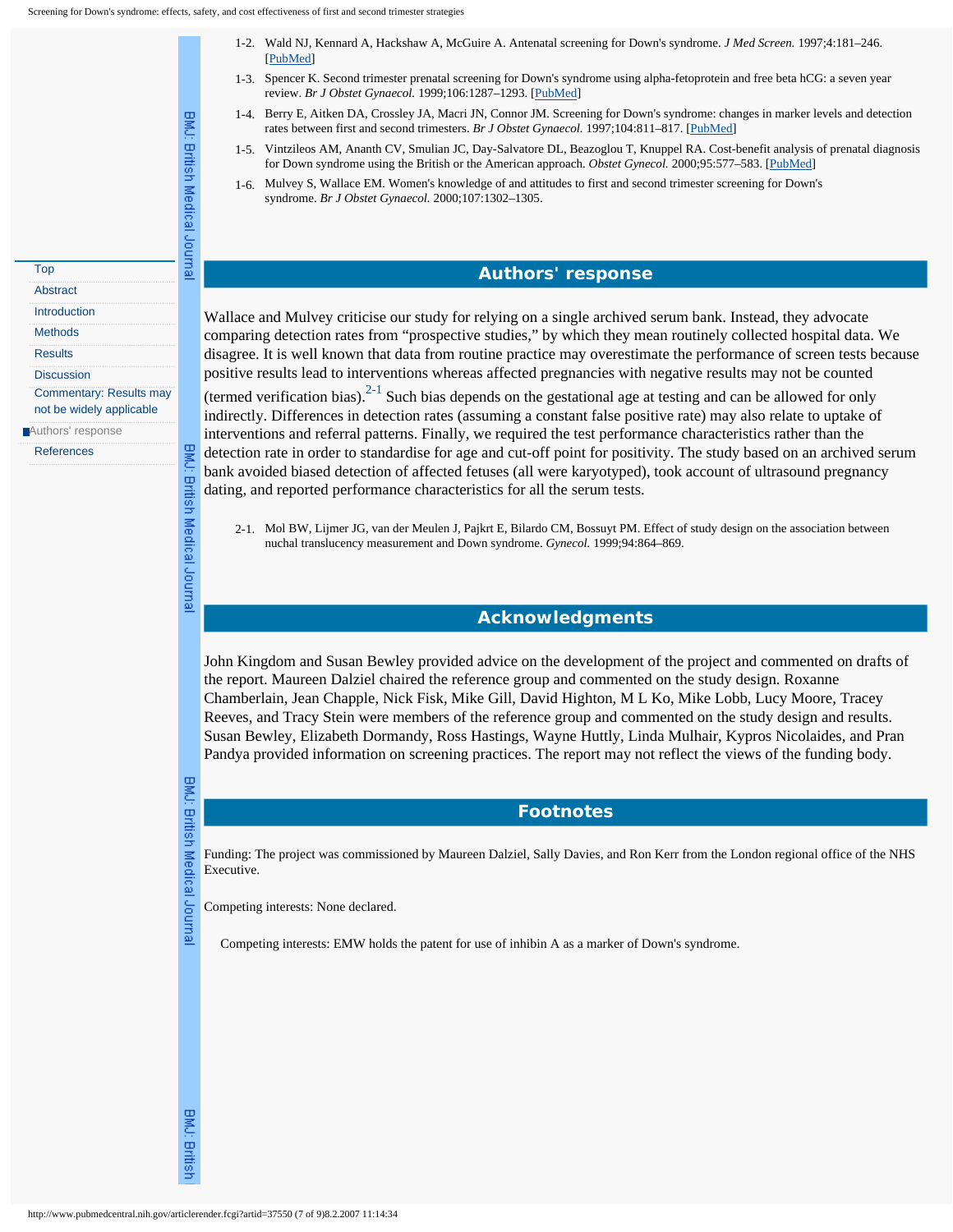<span id="page-7-3"></span><span id="page-7-2"></span><span id="page-7-1"></span><span id="page-7-0"></span>

| Top                            |
|--------------------------------|
| Abstract                       |
| Introduction                   |
| <b>Methods</b>                 |
| Results                        |
| Discussion                     |
| <b>Commentary: Results may</b> |
| not be widely applicable       |
| Authors' response              |

<span id="page-7-7"></span><span id="page-7-6"></span><span id="page-7-5"></span><span id="page-7-4"></span>[References](javascript:return(false);)

BMJ: British Medical Journal

fedical Journa

<span id="page-7-17"></span><span id="page-7-15"></span><span id="page-7-14"></span><span id="page-7-13"></span><span id="page-7-12"></span><span id="page-7-11"></span><span id="page-7-10"></span><span id="page-7-9"></span><span id="page-7-8"></span>BMJ: British Medical Journal

<span id="page-7-21"></span><span id="page-7-20"></span><span id="page-7-19"></span><span id="page-7-18"></span>BMJ: British Medical Journa

- **References**
- 1. Wald NJ, Kennard A, Hackshaw A, McGuire A. Antenatal screening for Down's syndrome. *J Med Screen.* 1997;4:181–246. [[PubMed\]](http://www.pubmedcentral.nih.gov/redirect3.cgi?&&reftype=pubmed&artid=37550&iid=118337&jid=3&FROM=Article|CitationRef&TO=Entrez|PubMed|Record&article-id=37550&journal-id=3&rendering-type=normal&&http://www.ncbi.nlm.nih.gov/entrez/query.fcgi?db=PubMed&cmd=Retrieve&list_uids=9494915)
- 2. Wald NJ, Huttly WJ, Hennessy CF. Down's syndrome screening in the UK in 1998. *Lancet.* 1999;354:1264. [[PubMed\]](http://www.pubmedcentral.nih.gov/redirect3.cgi?&&reftype=pubmed&artid=37550&iid=118337&jid=3&FROM=Article|CitationRef&TO=Entrez|PubMed|Record&article-id=37550&journal-id=3&rendering-type=normal&&http://www.ncbi.nlm.nih.gov/entrez/query.fcgi?db=PubMed&cmd=Retrieve&list_uids=10520640)
- 3. Wald NJ, Watt HC, Hackshaw AK. Integrated screening for Down's syndrome based on tests performed during the first and second trimesters. *N Engl J Med.* 1999;341:461–467. [[PubMed\]](http://www.pubmedcentral.nih.gov/redirect3.cgi?&&reftype=pubmed&artid=37550&iid=118337&jid=3&FROM=Article|CitationRef&TO=Entrez|PubMed|Record&article-id=37550&journal-id=3&rendering-type=normal&&http://www.ncbi.nlm.nih.gov/entrez/query.fcgi?db=PubMed&cmd=Retrieve&list_uids=10441601)
- 4. Nicolaides KH, Snijders RJ, Cuckle HS. Correct estimation of parameters for ultrasound nuchal translucency screening. *Prenat Diagn.* 1998;18:519–523. [\[PubMed](http://www.pubmedcentral.nih.gov/redirect3.cgi?&&reftype=pubmed&artid=37550&iid=118337&jid=3&FROM=Article|CitationRef&TO=Entrez|PubMed|Record&article-id=37550&journal-id=3&rendering-type=normal&&http://www.ncbi.nlm.nih.gov/entrez/query.fcgi?db=PubMed&cmd=Retrieve&list_uids=9621389)]
- 5. Wald NJ, Hackshaw AK. Combining ultrasound and biochemistry in first-trimester screening for Down's syndrome. *Prenat Diagn.* 1997;17:821–829. [\[PubMed](http://www.pubmedcentral.nih.gov/redirect3.cgi?&&reftype=pubmed&artid=37550&iid=118337&jid=3&FROM=Article|CitationRef&TO=Entrez|PubMed|Record&article-id=37550&journal-id=3&rendering-type=normal&&http://www.ncbi.nlm.nih.gov/entrez/query.fcgi?db=PubMed&cmd=Retrieve&list_uids=9316126)]
- 6. Hecht CA, Hook EB. The imprecision in rates of Down syndrome by 1-year maternal age intervals: a critical analysis of rates used in biochemical screening. *Prenat Diagn.* 1994;14:729–738. [[PubMed\]](http://www.pubmedcentral.nih.gov/redirect3.cgi?&&reftype=pubmed&artid=37550&iid=118337&jid=3&FROM=Article|CitationRef&TO=Entrez|PubMed|Record&article-id=37550&journal-id=3&rendering-type=normal&&http://www.ncbi.nlm.nih.gov/entrez/query.fcgi?db=PubMed&cmd=Retrieve&list_uids=7991514)
- 7. Wald NJ, Cuckle HS, Densem JW, Nanchahal K, Royston P, Chard T, et al. Maternal serum screening for Down's syndrome in early pregnancy. *BMJ.* 1988;297:883–887. [\[PubMed](http://www.pubmedcentral.nih.gov/redirect3.cgi?&&reftype=pubmed&artid=37550&iid=118337&jid=3&FROM=Article|CitationRef&TO=Entrez|PubMed|Record&article-id=37550&journal-id=3&rendering-type=normal&&http://www.ncbi.nlm.nih.gov/entrez/query.fcgi?db=PubMed&cmd=Retrieve&list_uids=2460174)]
- 8. Wald NJ, Cuckle HS, Densem JW, Kennard A, Smith D. Maternal serum screening for Down's syndrome: the effect of routine ultrasound scan determination of gestational age and adjustment for maternal weight. *Br J Obstet Gynaecol.* 1992;99:144–149. [[PubMed\]](http://www.pubmedcentral.nih.gov/redirect3.cgi?&&reftype=pubmed&artid=37550&iid=118337&jid=3&FROM=Article|CitationRef&TO=Entrez|PubMed|Record&article-id=37550&journal-id=3&rendering-type=normal&&http://www.ncbi.nlm.nih.gov/entrez/query.fcgi?db=PubMed&cmd=Retrieve&list_uids=1372820)
- 9. Wald NJ, Densem JW, George L, Muttukrishna S, Knight PG. Prenatal screening for Down's syndrome using inhibin-A as a serum marker. *Prenat Diagn.* 1996;16:143–153. [\[PubMed\]](http://www.pubmedcentral.nih.gov/redirect3.cgi?&&reftype=pubmed&artid=37550&iid=118337&jid=3&FROM=Article|CitationRef&TO=Entrez|PubMed|Record&article-id=37550&journal-id=3&rendering-type=normal&&http://www.ncbi.nlm.nih.gov/entrez/query.fcgi?db=PubMed&cmd=Retrieve&list_uids=8650125)
- 10. Macintosh MC, Wald NJ, Chard T, Hansen J, Mikkelsen M, Therkelsen AJ, et al. Selective miscarriage of Down's syndrome fetuses in women aged 35 years and older. *Br J Obstet Gynaecol.* 1995;102:798–801. [[PubMed\]](http://www.pubmedcentral.nih.gov/redirect3.cgi?&&reftype=pubmed&artid=37550&iid=118337&jid=3&FROM=Article|CitationRef&TO=Entrez|PubMed|Record&article-id=37550&journal-id=3&rendering-type=normal&&http://www.ncbi.nlm.nih.gov/entrez/query.fcgi?db=PubMed&cmd=Retrieve&list_uids=7547736)
- 11. Snijders RJ, Noble P, Sebire N, Souka A, Nicolaides KH. UK multicentre project on assessment of risk of trisomy 21 by maternal age and fetal nuchal-translucency thickness at 10-14 weeks of gestation. Fetal Medicine Foundation First Trimester Screening Group. *Lancet.* 1998;352:343–346. [\[PubMed](http://www.pubmedcentral.nih.gov/redirect3.cgi?&&reftype=pubmed&artid=37550&iid=118337&jid=3&FROM=Article|CitationRef&TO=Entrez|PubMed|Record&article-id=37550&journal-id=3&rendering-type=normal&&http://www.ncbi.nlm.nih.gov/entrez/query.fcgi?db=PubMed&cmd=Retrieve&list_uids=9717920)]
- 12. Van der Meulen JHP, Mol BW, Pajkrt E, van Lith JM, Voorn W. Use of the disutility ratio in prenatal screening for Down's syndrome. *Br J Obstet Gynaecol.* 1999;106:108–115. [[PubMed\]](http://www.pubmedcentral.nih.gov/redirect3.cgi?&&reftype=pubmed&artid=37550&iid=118337&jid=3&FROM=Article|CitationRef&TO=Entrez|PubMed|Record&article-id=37550&journal-id=3&rendering-type=normal&&http://www.ncbi.nlm.nih.gov/entrez/query.fcgi?db=PubMed&cmd=Retrieve&list_uids=10426675)
- 13. Siegel, JE.;Weinstein, MC.; Torrance, GW. Reporting cost-effectiveness studies and results. In: Gold MR, Siegel JE, Russell LB, Weinstein MC. , editors. *Cost effectiveness in health and medicine.* New York: Oxford University Press; 1996. pp. 276–312.
- 14. Torgerson DJ, Spencer A. Marginal costs and benefits. *BMJ.* 1996;312:35–36. [\[PubMed](http://www.pubmedcentral.nih.gov/redirect3.cgi?&&reftype=pubmed&artid=37550&iid=118337&jid=3&FROM=Article|CitationRef&TO=Entrez|PubMed|Record&article-id=37550&journal-id=3&rendering-type=normal&&http://www.ncbi.nlm.nih.gov/entrez/query.fcgi?db=PubMed&cmd=Retrieve&list_uids=8555859)]
- 15. Heckerling PS, Verp MS, Hadro TA. Preferences of pregnant women for amniocentesis or chorionic villus sampling for prenatal testing: comparison of patients' choices and those of a decision-analytic model. *J Clin Epidemiol.* 1994;47:1215–1228. [[PubMed\]](http://www.pubmedcentral.nih.gov/redirect3.cgi?&&reftype=pubmed&artid=37550&iid=118337&jid=3&FROM=Article|CitationRef&TO=Entrez|PubMed|Record&article-id=37550&journal-id=3&rendering-type=normal&&http://www.ncbi.nlm.nih.gov/entrez/query.fcgi?db=PubMed&cmd=Retrieve&list_uids=7722557)
- 16. Kuppermann M, Feeny D, Gates E, Posner SF, Blumberg B, Washington AE. Preferences for women facing a prenatal diagnostic choice: long-term outcomes matter most. *Prenat Diagn.* 1999;19:711–716. [[PubMed\]](http://www.pubmedcentral.nih.gov/redirect3.cgi?&&reftype=pubmed&artid=37550&iid=118337&jid=3&FROM=Article|CitationRef&TO=Entrez|PubMed|Record&article-id=37550&journal-id=3&rendering-type=normal&&http://www.ncbi.nlm.nih.gov/entrez/query.fcgi?db=PubMed&cmd=Retrieve&list_uids=10451513)
- 17. Palomaki GE, Knight GJ, McCarthy JE, Haddow JE, Donhowe JM. TI-Screening of maternal serum for fetal Down's syndrome in the first trimester. *N Engl J Med.* 1998;338:955–961. [\[PubMed](http://www.pubmedcentral.nih.gov/redirect3.cgi?&&reftype=pubmed&artid=37550&iid=118337&jid=3&FROM=Article|CitationRef&TO=Entrez|PubMed|Record&article-id=37550&journal-id=3&rendering-type=normal&&http://www.ncbi.nlm.nih.gov/entrez/query.fcgi?db=PubMed&cmd=Retrieve&list_uids=9521983)]
- 18. Mol BW, Lijmer JG, van der Meulen JHP, Pajkrt E, Bilardo CM, Bossuy PM. Effect of study design on the association between nuchal translucency measurement and Down syndrome. *Obstet Gynecol.* 1999;94:864–869. [\[PubMed](http://www.pubmedcentral.nih.gov/redirect3.cgi?&&reftype=pubmed&artid=37550&iid=118337&jid=3&FROM=Article|CitationRef&TO=Entrez|PubMed|Record&article-id=37550&journal-id=3&rendering-type=normal&&http://www.ncbi.nlm.nih.gov/entrez/query.fcgi?db=PubMed&cmd=Retrieve&list_uids=10546775)]
- 19. Pajkrt E, Mol BW, Boer K, Drogtrop AP, Bossuyt PM, Bilardo CM. Intra- and interoperator repeatability of the nuchal translucency measurement. *Ultrasound Obstet Gynecol.* 2000;15:297–301. [[PubMed\]](http://www.pubmedcentral.nih.gov/redirect3.cgi?&&reftype=pubmed&artid=37550&iid=118337&jid=3&FROM=Article|CitationRef&TO=Entrez|PubMed|Record&article-id=37550&journal-id=3&rendering-type=normal&&http://www.ncbi.nlm.nih.gov/entrez/query.fcgi?db=PubMed&cmd=Retrieve&list_uids=10895448)
- 20. Hyett J, Moscoso G, Papapanagiotou G, Perdu M, Nicolaides KH. Abnormalities of the heart and great arteries in chromosomally normal fetuses with increased nuchal translucency thickness at 11-13 weeks of gestation. *Ultrasound Obstet Gynecol.* 1996;7:245–250. [[PubMed\]](http://www.pubmedcentral.nih.gov/redirect3.cgi?&&reftype=pubmed&artid=37550&iid=118337&jid=3&FROM=Article|CitationRef&TO=Entrez|PubMed|Record&article-id=37550&journal-id=3&rendering-type=normal&&http://www.ncbi.nlm.nih.gov/entrez/query.fcgi?db=PubMed&cmd=Retrieve&list_uids=8726875)
- <span id="page-7-16"></span>21. Bewley S, Roberts LJ, Mackinson AM, Rodeck C. First trimester fetal nuchal translucency: problems with screening the general population.2. *Br J Obstet Gynaecol.* 1995;102:386–388. [\[PubMed](http://www.pubmedcentral.nih.gov/redirect3.cgi?&&reftype=pubmed&artid=37550&iid=118337&jid=3&FROM=Article|CitationRef&TO=Entrez|PubMed|Record&article-id=37550&journal-id=3&rendering-type=normal&&http://www.ncbi.nlm.nih.gov/entrez/query.fcgi?db=PubMed&cmd=Retrieve&list_uids=7612532)]
- 22. Ganiats TG. Justifying prenatal screening and genetic amniocentesis programs by cost-effectiveness analyses: a reevaluation. *Med Decis Making.* 1996;16:45–50. [\[PubMed](http://www.pubmedcentral.nih.gov/redirect3.cgi?&&reftype=pubmed&artid=37550&iid=118337&jid=3&FROM=Article|CitationRef&TO=Entrez|PubMed|Record&article-id=37550&journal-id=3&rendering-type=normal&&http://www.ncbi.nlm.nih.gov/entrez/query.fcgi?db=PubMed&cmd=Retrieve&list_uids=8717598)]
- 23. Shackley P, McGuire A, Boyd PA, Dennis J, Fitchett M, Kay J, et al. An economic appraisal of alternative prenatal screening programmes for Down's syndrome. *J Public Health Med.* 1993;15:175–184. [\[PubMed](http://www.pubmedcentral.nih.gov/redirect3.cgi?&&reftype=pubmed&artid=37550&iid=118337&jid=3&FROM=Article|CitationRef&TO=Entrez|PubMed|Record&article-id=37550&journal-id=3&rendering-type=normal&&http://www.ncbi.nlm.nih.gov/entrez/query.fcgi?db=PubMed&cmd=Retrieve&list_uids=7688977)]
- 24. Beazoglou T, Heffley D, Kyriopoulos J, Vintzileos A, Benn P. Economic evaluation of prenatal screening for Down syndrome in the USA. *Prenat Diagn.* 1998;18:1241–1252. [[PubMed\]](http://www.pubmedcentral.nih.gov/redirect3.cgi?&&reftype=pubmed&artid=37550&iid=118337&jid=3&FROM=Article|CitationRef&TO=Entrez|PubMed|Record&article-id=37550&journal-id=3&rendering-type=normal&&http://www.ncbi.nlm.nih.gov/entrez/query.fcgi?db=PubMed&cmd=Retrieve&list_uids=9885015)
- 25. Gibb DM, MacDonagh SE, Gupta R, Tookey PA, Peckham CS, Ades AE. Factors affecting uptake of antenatal HIV testing in London: results of a multicentre study. *BMJ.* 1998;316:259–261. [[PubMed\]](http://www.pubmedcentral.nih.gov/redirect3.cgi?&&reftype=pubmed&artid=37550&iid=118337&jid=3&FROM=Article|CitationRef&TO=Entrez|PubMed|Record&article-id=37550&journal-id=3&rendering-type=normal&&http://www.ncbi.nlm.nih.gov/entrez/query.fcgi?db=PubMed&cmd=Retrieve&list_uids=9472505)